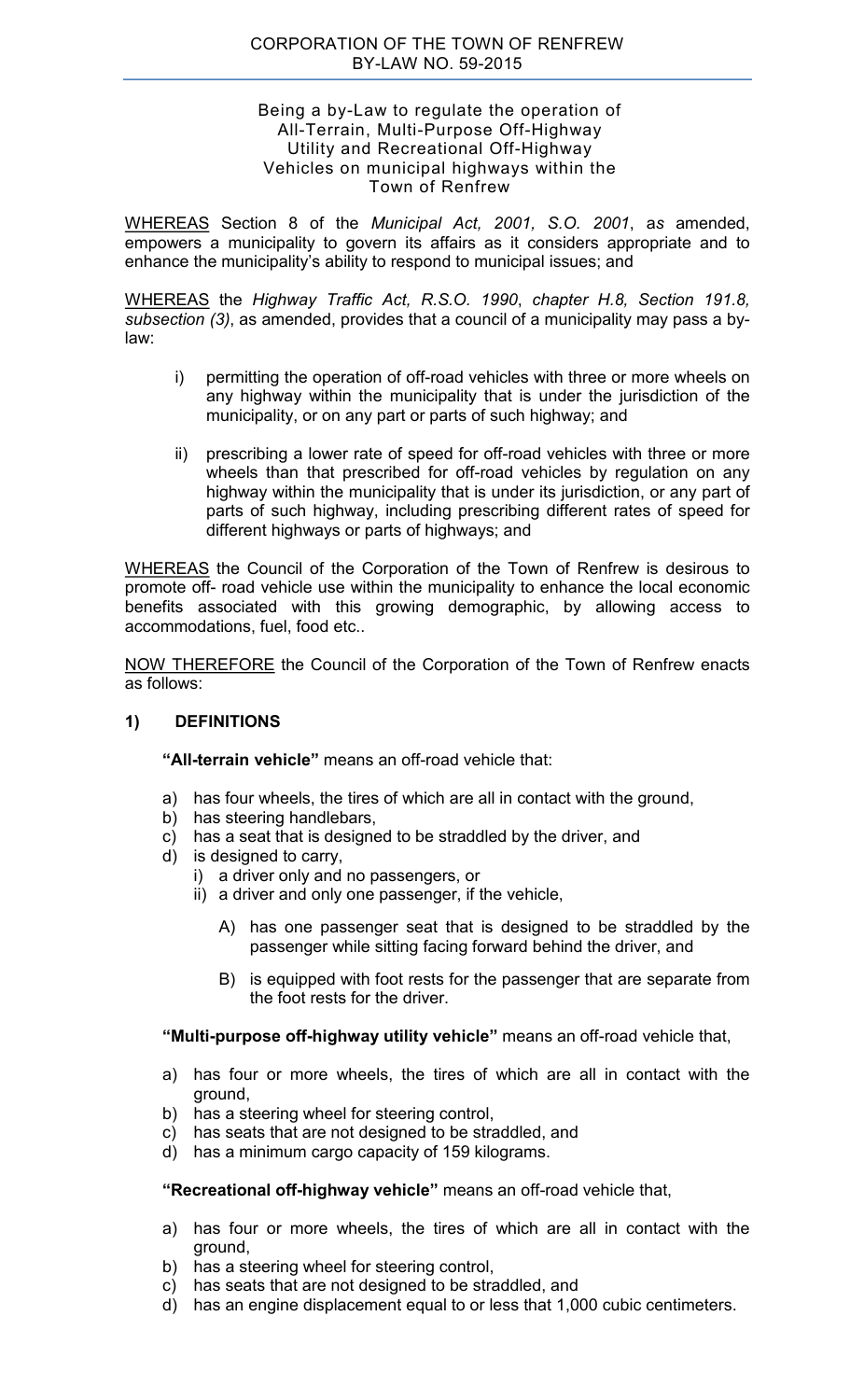### **1) DEFINITIONS cont'd**

**"Highway"** includes a common and public highway, street, avenue, parkway, driveway, square, place, bridge, viaduct or trestle, any part of which is intended for or used by the general public for the passage of vehicles and includes the area between the lateral property lines thereof.

**"Off-road vehicle"** shall mean an off-road vehicle within the meaning of the *Off-Road Vehicles Act, R.S.O. 1990,* O.Reg. 316/03, S.1, as amended.

## **2) JURISDICTION**

 This by-law regulates the use of all off-road vehicles on all highways under the jurisdiction of the Town of Renfrew only.

This by-law does not provide authority for:

- a) County of Renfrew, upper-tier municipality, highways
- b) Private roads
- c) Any highways situated outside the Town of Renfrew including the portion of any boundary road not owned by the Town of Renfrew.

### **3) REGULATION OF OFF-ROAD VEHICLES ON HIGHWAYS**

 Only those off-road vehicles falling within the definition of an all-terrain vehicle, a multi-purpose off-highway utility vehicle and a recreational off-highway vehicle in this by-law, may be driven on highways under the jurisdiction of the Town of Renfrew provided that:

- a) the off-road vehicle meets all the equipment requirements and operation requirements of O. Reg. 316/03, as amended by O. Reg. 135/15,
- b) the off-road vehicle shall not be driven at a rate of speed greater than:
	- i) 20 km/hr if the speed established under the *Highway Traffic Act* or by municipal by-law for that part of the highway is not greater than 50 km/hr; or
	- ii) 50 km/hr if the speed limit established under the *Highway Traffic Act* or by municipal by-law for that part of the highway is greater than 50 km/hr,
- c) the off-road vehicles do not travel on highways between 12:00 a.m. and 6:00 a.m.,
- d) the off-road vehicles do not travel upon any municipally owned or municipally maintained lands used as parks, playgrounds or for utility purposes unless expressly permitted by municipal by-law, save and except the designated parking area located at Ma-te-way Park which shall be made available as an off-road vehicle staging area to facilitate access to municipal roadways and regionally approved trails.
- e) the off-road vehicles shall be permitted on all highways, or parts of such highways, with the exception of:
	- i) Raglan Street South (Hwy. 60) from Munroe Avenue to the intersection of Hall Avenue and Veterans' Memorial Boulevard; and
	- ii) Veterans' Memorial Boulevard (Hwy. 60).

### **4) PENALTIES**

 Any person who contravenes the *Highway Traffic Act* or its Regulations or this By-Law is guilty of an offence and upon conviction is liable to a fine as provided for in the *Provincial Offences Act*.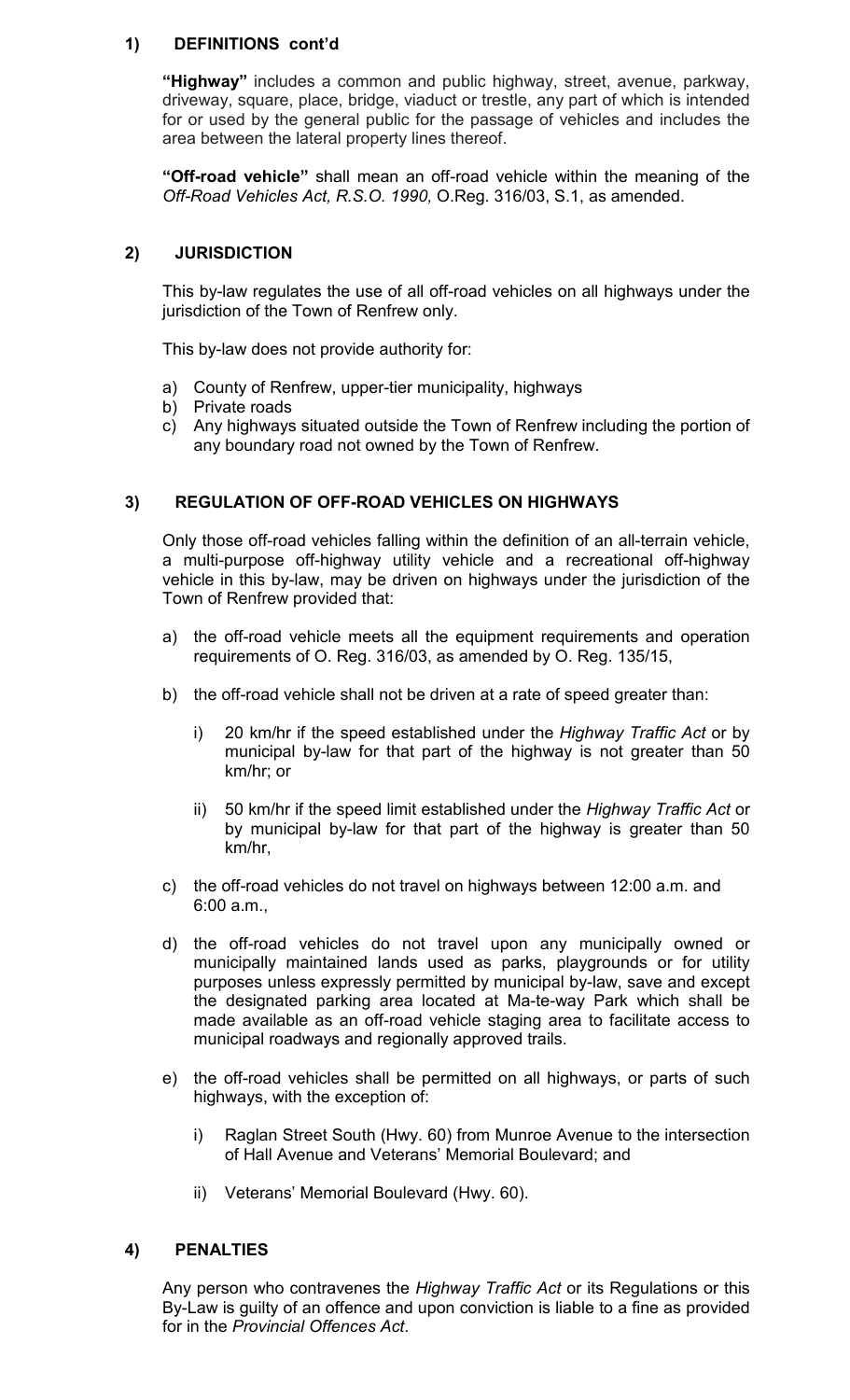### **5) ONE-YEAR REVIEW**

 This By-Law shall be reviewed by the Renfrew Parks & Recreation Committee every three (3) months, and that the Committee shall prepare a summary report with recommendations to Town Council for its review within one year from the date of enactment of said By-law.

## **6) VALIDITY AND SEVERABILITY**

 If any section, clause or provision of this By-Law is for any reason declared by a court of competent jurisdiction to be invalid, the same shall not affect the validity if the by-law as a whole or any part thereof other than that section, clause or provision so declared to be invalid and it is hereby declared to be the intention that all the remaining sections, clauses or provisions of the By-Law shall remain in full force and effect until repealed, notwithstanding that one or more provisions thereof shall have been declared to be invalid.

# **7) EFFECTIVE DATE**

 This By-Law shall come into force and effect October 9, 2015, upon the passing thereof by the Council of the Corporation of the Town of Renfrew.

Read a first and second time this  $28<sup>th</sup>$  day of September, 2015.

Read a third and final time this  $28<sup>th</sup>$  day of September, 2015.

 $\overline{\phantom{a}}$  , and the contract of the contract of the contract of the contract of the contract of the contract of the contract of the contract of the contract of the contract of the contract of the contract of the contrac Don Eady, Mayor **Kim R. Bulmer, Clerk**